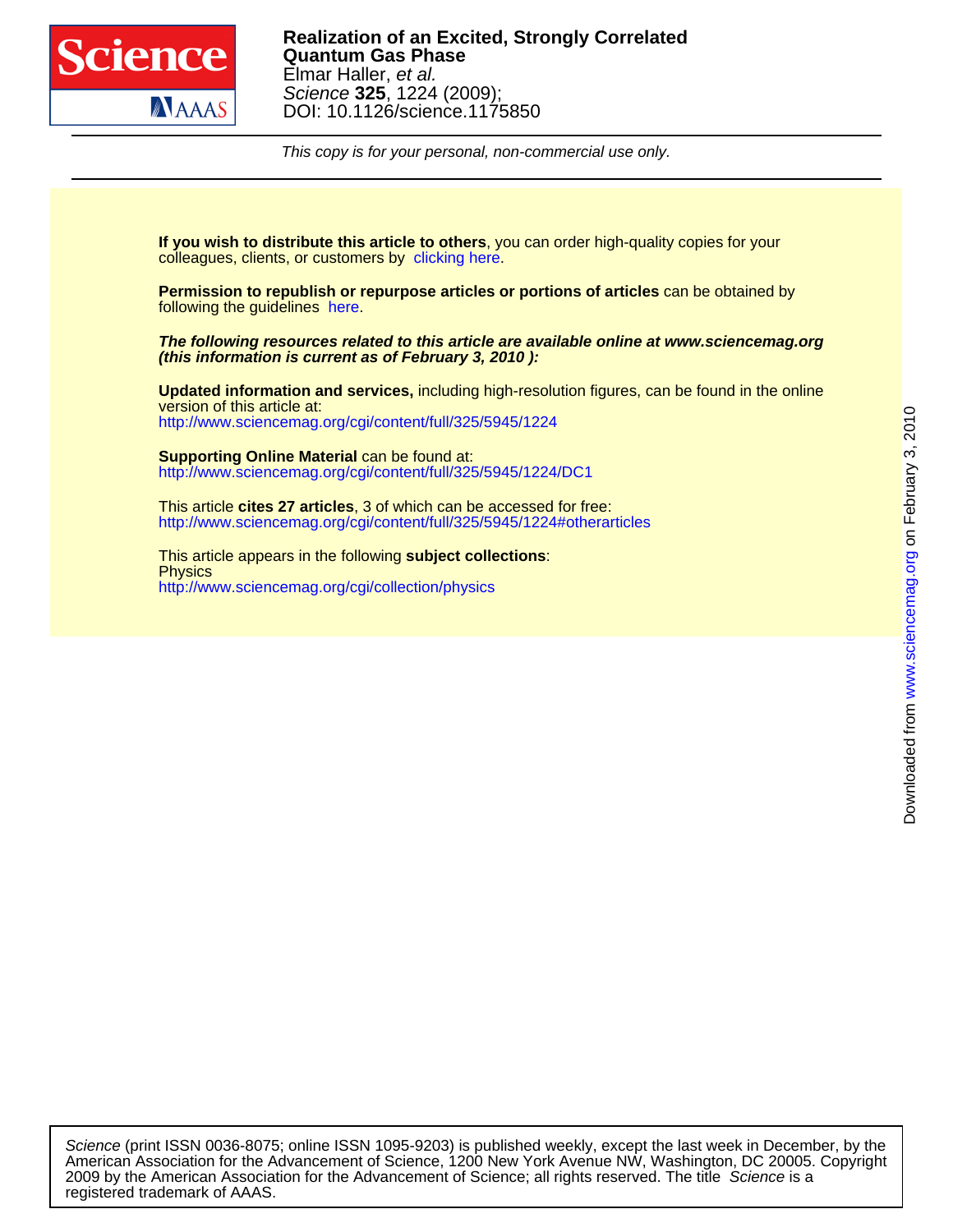## Realization of an Excited, Strongly Correlated Quantum Gas Phase

Elmar Haller,<sup>1</sup> Mattias Gustavsson,<sup>1</sup> Manfred J. Mark,<sup>1</sup> Johann G. Danzl,<sup>1</sup> Russell Hart,<sup>1</sup> Guido Pupillo, $^{2,3}$  Hanns-Christoph Nägerl $^{1*}$ 

Ultracold atomic physics offers myriad possibilities to study strongly correlated many-body systems in lower dimensions. Typically, only ground-state phases are accessible. Using a tunable quantum gas of bosonic cesium atoms, we realized and controlled in one-dimensional geometry a highly excited quantum phase that is stabilized in the presence of attractive interactions by maintaining and strengthening quantum correlations across a confinement-induced resonance. We diagnosed the crossover from repulsive to attractive interactions in terms of the stiffness and energy of the system. Our results open up the experimental study of metastable, excited, many-body phases with strong correlations and their dynamical properties.

In many-body quantum physics, the interplay<br>between strong interactions and confinement<br>to a low-dimensional geometry amplifies the<br>effects of quantum fluctuations and correlations. n many-body quantum physics, the interplay between strong interactions and confinement to a low-dimensional geometry amplifies the A remarkable example in one dimension is the Tonks-Girardeau (TG) gas, in which bosons with strong repulsive interactions minimize their interaction energy by avoiding spatial overlap and acquire fermionic properties  $(1, 2)$ . Evidence for this ground-state phase was found using Bose-Einstein condensates (BECs) loaded into optical lattices (3, 4). Although many-body quantum systems are usually found in their ground-state phases, long-lived excitedstate phases are responsible for some of the most striking physical effects; examples range from vortex lattices in superfluids to subtle topological excitations in spin liquids (5). However, the experimental realization of excited phases is difficult because these usually quickly decay from intrinsic effects or by coupling to the environment. In this context, cold atoms  $(3, 4, 6-12)$  may provide opportunities for the realization of long-lived, strongly interacting, excited many-body phases because of the excellent decoupling from the environment and the tunability of interactions via, for example, Feshbach resonances (FRs).

For an ultracold one-dimensional (1D) system of bosons, we prepared a highly excited manybody phase known as the super–Tonks-Girardeau (sTG) gas (13). In this highly correlated quantum phase, interactions are attractive, and rapid decay into a cluster-type ground state is possible, in principle. However, a surprising property of this manybody phase is its metastability. Attractive interactions strengthen correlations between particle positions and ensure, similar to an effective long-range repulsive interaction, that particles rarely come together. To realize this exotic phase, we observed and exploited a 1D confinement-induced resonance (CIR) (14, 15). This resonance allows us to first enter deeply into the repulsive TG regime in order to establish strong particle correlations and then to switch interactions from strongly repulsive to strongly attractive. The frequency ratio of the two lowestenergy collective modes (16) provides accurate diagnostics for the crossover from the TG to the sTG regime. In measuring particle loss and expansion, we studied the time evolution of the system through the crossover.

We tuned the strength of the interaction as characterized by the 3D scattering length  $a_{3D}$  by means of a magnetically induced FR (17). For a 1D system, a CIR arises and strongly modifies the 1D scattering properties when  $a_{3D}$  approaches the harmonic oscillator length  $a_{\perp} = \sqrt{\hbar/(m\omega_{\perp})}$  of the transversal confinement with transfrequency the transversal confinement with trap frequency

**A**

 $\bm{\simeq}$ 

Fig. 1. (A) Experimental setup. The lattice potential is created by two retro-reflected laser beams confining the atoms to an array of 1D tubes with equipotential surfaces shown in red.  $(B)$  Along each tube (left) we excited the lowest compressional mode (center) and compared its frequency to the dipole mode (right). (C) The strength of the interatomic interaction is adjusted by tuning the swave scattering length  $a_{3D}$ . The background scattering length rises gently from 0 to 1240  $a_0$  when the magnetic field  $B$  is tuned from 17 to 76 G. Further tuning is possible near a FR at 47.78(1) G to absolute values beyond 4000  $a_0$ .  $\omega$ <sub>⊥</sub> (14, 15). Here, *m* is the mass of the particles and  $\hbar$  is Planck's constant divided by  $2\pi$ . More precisely, the coupling constant  $g_{1D}$  of the 1D  $\delta$ -function contact potential  $U_{1D}(z) = g_{1D} \delta(z)$ behaves as (14)

$$
g_{\rm 1D} = -\frac{2h^2}{ma_{\rm 1D}} = \frac{2h^2a_{\rm 3D}}{ma_{\rm 1}^2} \frac{1}{1 - C a_{\rm 3D}/a_{\rm 1}} \quad (1)
$$

where  $a_{1D}$  is the 1D scattering length defined by this equation and  $C = 1.0326$  is a constant. Thus, the CIR allows tuning of  $g_{1D}$ . For values of  $a_{3D}$ less than but close to  $a_{\perp}/C$  ( $a_{3D} \le a_{\perp}/C$ ), the coupling parameter  $g_{1D}$  is large and positive, and for  $a_{3D} \gtrsim a_1/C$  it is large and negative, leading to an effectively attractive interaction. For homogenous systems with  $g_{1D} > 0$ , it is customary to characterize the strength of interactions by the Lieb-Liniger parameter  $\gamma = g_{1D} m /(\hbar^2 n_{1D})$ , where  $n_{1D}$  is the linear 1D density of the system (2, 6). The TG gas corresponds to the limit  $\gamma \gg 1$  or  $g_{1D} \to \infty$ . As interactions are increased, the system becomes strongly correlated and is fully dominated by its kinetic energy. In previous experiments, without the capability to tune  $a_{3D}$ , a maximum of  $\gamma \approx 5.5$  was achieved (4), whereas an effective strength  $\gamma_{\text{eff}} \approx 200$  was reached with an additional shallow lattice potential along the longitudinal direction (3). In the former experiment, a saturation for the size and energy of the 1D system was observed, and in the latter experiment the momentum distribution was studied.

But what happens in the case of strong attractive interactions  $g_{1D} \rightarrow -\infty$ , that is,  $a_{1D} \ge 0$ ? The ground state for a system of  $N$  attractively interacting bosons in 1D is a cluster state  $(18, 19)$ ,

**B**

2



The dashed line indicates  $a_1/C$  for a transversal trap frequency of  $\omega_1 = 2\pi \times 13.1$  kHz. (D and E) Typical data sets for the compressional mode in the TG and sTG regimes at  $a_{3D} = 875(1) a_0$  and  $a_{3D} = 2300(200) a_0$ , respectively. The top panels show the atom number, and the bottom panels show the 1/e-cloud-width after time of flight. The solid lines in the bottom panels are sinusoidal fits (24), yielding the oscillation frequencies  $\omega_C = 2\pi \times 30.6(3)$  Hz and  $\omega_C = 2\pi \times 241(1)$  Hz, respectively.

16 20

 $\Omega$ 1 2  $\times 10^4$ 

24

<sup>&</sup>lt;sup>1</sup>Institut für Experimentalphysik und Zentrum für Quantenphysik, Universität Innsbruck, Technikerstraße 25, A-6020 Innsbruck, Austria. <sup>2</sup>Institut für Theoretische Physik, Universität Innsbruck Technikerstraße 25, A-6020 Innsbruck, Austria. <sup>3</sup>Institut für Quantenoptik und Quanteninformation der Österreichischen Akademie der Wissenschaften, Technikerstraße 21a, A-6020 Innsbruck, Austria.

<sup>\*</sup>To whom correspondence should be addressed. E-mail: christoph.naegerl@uibk.ac.at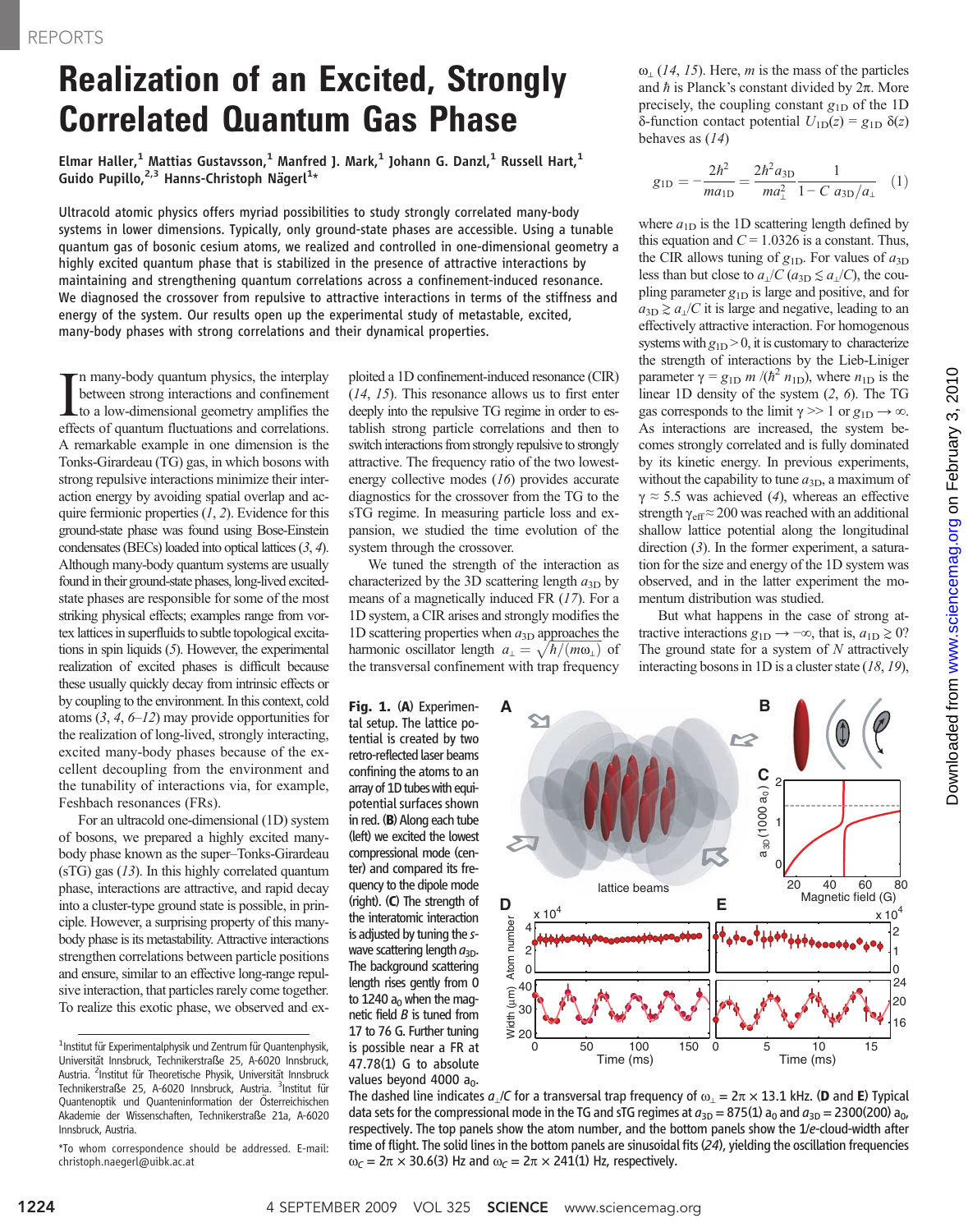which one would expect in a cold-atom system to decay quickly via molecular channels. However, by crossing the CIR from the TG side (switching interactions from  $g_{1D}$  = +∞ to  $g_{1D}$  = -∞), an excited gaslike phase (the sTG gas) should be accessible (13). Is this excited phase stable; does it exist at all? The expectation is that the large kinetic energy inherited from the TG gas, in a Fermi pressure–like manner, prevents the gas from collapsing (20). This stability can most simply be inferred from a Bethe-ansatz solution to the Lieb-Liniger model with attractive interactions (20, 21). This ansatz yields for the energy per particle  $E/N \approx$  $\hbar^2 \pi^2 n_{1D}^2$  (6 m  $(1 - n_{1D} a_{1D})^2$ ), corresponding to<br>the energy of a gas of hard rods (1) for which  $a_{1D}$ the energy of a gas of hard rods  $(I)$ , for which  $a_{1D}$ represents the excluded volume. This results in a positive inverse compressibility and also in an increased stiffness of the system as long as  $n_{1D} a_{1D}$ is sufficiently small. In this phase, the density cor-

Fig. 2. Transition from the noninteracting regime via the mean-field TF regime into the TG regime. The squared frequency ratio  $R = \omega_C^2/\omega_D^2$  of the lowest<br>compressional mode with compressional mode with frequency  $\omega_C$  and the dipole mode with frequency  $\omega_D$  serves as an indicator for the different regimes of interaction. For increasing interactions from  $\gamma = 0$  to  $\gamma \approx 500$ , the system passes from the ideal gas regime  $(R = 4)$  to the

relations are even stronger than in the TG gas because they show a power-law decay that is slower than for a TG gas  $(13)$ , indicating an effective long-range interaction.

We realized the crossover all the way from a noninteracting gas via the 1D mean-field Thomas-Fermi (TF) regime to a TG gas and then to a sTG gas. We exploited the fact that our 1D systems possess weak harmonic confinement along the axial direction characterized by the confinement length  $a_{\parallel}$ . Whereas the frequency  $\omega_D$  of the lowest dipole mode depends only on the confinement, the frequency  $\omega_C$  of the lowest axial compressional mode is sensitive to the various regimes of interaction  $(16)$ . For the noninteracting system, one expects  $R = \omega_c^2/\omega_D^2 = 4$ . This value then changes<br>to  $R = 3$  for weakly repulsive interactions in a 1D to  $R = 3$  for weakly repulsive interactions in a 1D TF regime (7). For increasing positive interaction strength,  $R$  is expected to change smoothly to 4 when



1D TF regime ( $R \approx 3$ ) and then deeply into the TG regime ( $R = 4$ ). The inset shows the transition from the noninteracting regime to the mean-field regime in more detail. The vertical error bars refer to SE and the horizontal error bars reflect the uncertainty in determining  $a_{1D}$  and  $n_{1D}$  (24). The horizontal error bar on the data point at  $\gamma = 0$  (not shown in the inset) is  $\pm 0.03$ .

entering the TG regime as the system becomes fermionized, hence effectively noninteracting. A rise beyond the value of 4, after crossing the CIR, would then constitute clear evidence for the sTG regime (13). As  $a_{1D}$  is further increased, the system will finally become unstable and  $R$  is expected to turn over and drop toward 0. For a harmonically confined system, the point of instability is reached when the overall length of the system of hard rods,  $N a_{1D}$ , becomes of the order of the size  $\sqrt{N a_{\parallel}}$  for the wave function of N populate action fermions: N  $a_{\text{1D}}$ , becomes of the order of the size  $\sqrt{N} a_{\parallel}$  for<br>the wave function of N noninteracting fermions:<br> $A = N a_{\text{1D}} / (\sqrt{N a_{\parallel}}) \approx 1$ . We use  $A^2$  as an alter- $A \equiv Na_{1D}/(\sqrt{Na_{\parallel}}) \approx 1$ . We use  $A^2$  as an alternative parameter to  $\chi$  so as to characterize the  $A = N a_{1D} / (\sqrt{N a_{\parallel}}) \approx 1$ . We use A as an alternative parameter to  $\gamma$  so as to characterize the strength of the interaction because it accounts for the harmonic confinement.

We started from a 3D BEC with up to  $2 \times 10^5$ cesium (Cs) atoms with no detectable thermal fraction in a crossed-beam dipole trap with magnetic levitation (22). Depending on the interaction regime to be studied, we then set the number of atoms in the BEC to values in the range of  $1 \times$  $10^4$  to  $4 \times 10^4$  by means of forced radio-frequency evaporation. To confine the atoms in 1D (that is, to freeze out transversal motion), we used a 2D optical lattice  $(12)$ , which forms an array of vertically oriented elongated tubes with an aspect ratio that we set to values between 100 and 1000 (Fig. 1A). We occupied between 3000 and 6000 independent tubes with 8 to 25 atoms in the center tube. The interaction strength  $g_{1D}$  was controlled by magnetic tuning of  $a_{3D}$  by means of a combination of a broad and a narrow FR (Fig. 1C) with poles at  $B = -11.1(6)$  G and  $B = 47.78(1)$  G and widths of about 29.2 G and 164 mG, respectively (23). The broad resonance provides a slow variation of  $a_{3D}$ , allowing us to gently tune  $a_{3D}$  from 0 a<sub>0</sub> near 17.119 G to about 1240 a<sub>0</sub> near 76 G, whereas the narrow resonance allows us to tune  $a_{3D}$  to absolute values beyond 4000  $a_0$ 







**Fig. 3. (A)** The ratio  $R = \omega_c^2/\omega_p^2$  is plotted as a function of the interaction parameter  $A^2 = N_a \omega_b^2/\omega_b^2$ . The squares show the measurements in the parameter  $A^2 = N a_{1D}^2 / a_{11}^2$ . The squares show the measurements in the attractive regime  $(a_{2D} < 0)$  providing evidence for the sTG gas. The circles attractive regime ( $g_{1D}$  < 0), providing evidence for the sTG gas. The circles show the transition from the TF to the TG regime  $(g_{1D} > 0)$ ; same data as in Fig. 2 for  $\gamma > 1$ ). The solid line presents the theoretical data for  $g_{1D} > 0$ , and the dashed line presents the theoretical data for  $g_{1D}$  < 0, by Astrakharchik et al. (13). The dotted line corresponds to the model of hard rods. For reference, the measurements for  $g_{1D}$  < 0 are numbered. Data points 1c to 6 are taken at

 $\omega_D = 2\pi \times 115.6(3)$  Hz. For data points 1a and 1b, the trap frequency is  $\omega_D =$  $2\pi \times 22.4(1)$  Hz and  $\omega_D = 2\pi \times 52.3(1)$  Hz, respectively. For all measurements in the sTG regime,  $a_{\perp} = 1346(5) a_0$ . (B) The parameters  $a_{3D}$  (dashed-dotted),  $a_{1D}$  (solid), and  $g_{1D}$  (dashed) are plotted in the vicinity of the FR at 47.78(1) G. The horizontal dotted line indicates the value of  $a<sub>1</sub>/C$ . The pole of the CIR is at 47.36(2) G.  $a_{1D}$  has a pole (P) at 47.96(2) G. The bell-shaped curve at the bottom left indicates the atomic distribution as a function of the magnetic field determined from high-resolution microwave spectroscopy.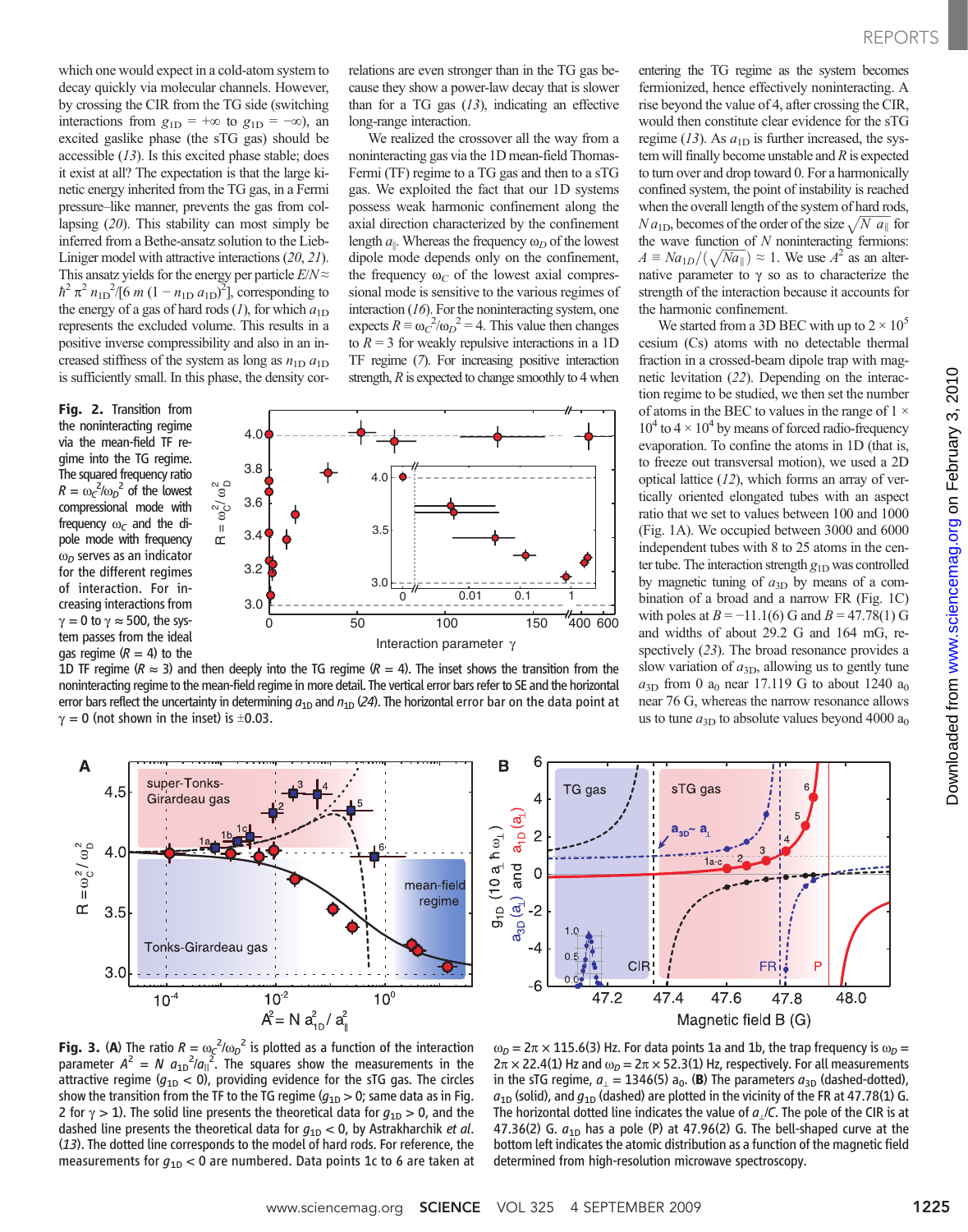given our magnetic field control. We converted the applied magnetic field B into  $a_{3D}$  using the fit formula of (23). A magnetic field gradient, which we used to levitate the atomic sample (24), introduced a small spread in the value of  $a_{3D}$  across the sample.

To determine the oscillation frequencies  $\omega_C$ and  $\omega_D$  of the fundamental modes (Fig. 1B), we excited each mode separately at a given value of the magnetic field  $B(24)$  and let the atoms evolve for a varying amount of hold time. The distribution was then imaged in momentum space by taking an absorption picture after release and expansion. To avoid possible broadening effects due to interaction during the initial expansion,  $a_{3D}$ was set to 0 near  $B = 17.119$  G at the moment of release. To extract the frequency, we determined for each hold time the axial 1/e-width of the distribution and then fit a damped sinusoid with linear offset to this data. Typical measurements of  $\omega_C$ are shown in Fig. 1, D and E. Whereas the atom number remained constant for  $g_{1D} > 0$ , we observed some atom loss and a slight broadening of the distribution for attractive 1D interactions. In all parameter regimes, the 1D system was sufficiently stable to allow a reliable measurement of  $\omega_C$ .

We show that we can tune the system from the noninteracting regime deeply into the repulsive TG regime (Fig. 2). In agreement with expectations, the value for  $R = \omega_C^2/\omega_D^2$  first drops from<br>4 to 3 and then increases back to 4 as y is tuned by 4 to 3 and then increases back to 4 as  $\gamma$  is tuned by means of the gently varying background scattering length. We found that the TG regime is fully reached for  $\gamma > 50$ . A further increase to values up to  $\gamma \approx 500$  does not lead to changes for R. As  $a_{3D}$  approaches  $a_{1}$ , the divergence of  $g_{1D}$  according to Eq. 1 has to be taken into account when

Fig. 4. Stability and kinetic energy in the TG and sTG regimes. (A) Relative number of atoms remaining and (B) relative 1/e-width along the axial direction after 10 ms expansion, after a hold time  $\tau = 10$ , 50, 100, and 200 ms (circles, triangles, squares, and diamonds, respectively) at a given magnetic field B. The position of the CIR, the pole of the FR, and the pole for  $a_{1D}$  (P) are as indicated. For these measurements,  $a_1 = 1523(6)$  a<sub>0</sub> and  $\omega_D =$  $2\pi \times 115.6(3)$  Hz. The atom number is normalized to the initial value of  $1.7(1) \times 10^4$ , and the width is normalized to the initial value in the TG regime.

determining  $\gamma$  (24). Heating of the system can be excluded because we can return to a 3D BEC without significant thermal background when ramping down the lattice potential.

The attractive regime was entered by crossing the CIR on the low-field wing of the 47.78 G FR. Here,  $a_{1D}$  is small and positive. The central results of this work are summarized in Fig. 3A and compared with the theoretical work of  $(13)$ . We plot  $R = \omega_c^2/\omega_D^2$  as a function of the interaction<br>parameter  $A^2$  For reference Fig. 3B plots  $\omega_D$ parameter  $\overline{A}^2$ . For reference, Fig. 3B plots  $a_{3D}$ ,  $a_{1D}$  and  $a_{1D}$  in the vicinity of the ER as a func $a_{1D}$ , and  $g_{1D}$  in the vicinity of the FR as a function of the magnetic field  $B$ . As the CIR is crossed and  $A^2$  is increased, R rises beyond the value of 4. This provides clear evidence for the sTG regime because  $R = 4$  is the maximal value for bosons with repulsive contact interaction. This increase is expected from the model of a gas of hard rods, and our data initially follow the prediction from this model. However, as  $A^2$  is increased R reaches a maximum and then starts to drop. The maximum of about 4.5 is reached for  $A^2 \approx 3 \times 10^{-2}$ . The existence of the maximum is in qualitative agreeexistence of the maximum is in qualitative agreement with the results obtained from Monte Carlo simulations (13). The theoretical prediction, however, underestimates the measured R. This is probably due to the local density approximation, which may not be applicable to our system with low particle numbers. For comparison, the results from Fig. 2 for  $\gamma \ge 1$  are shown.  $\gamma \approx 500$  corresponds to small values of  $A^2 \approx 10^{-4}$ . For this data, at higher<br>particle numbers there is excellent agreement with particle numbers, there is excellent agreement with the theoretical prediction (Fig. 3, solid line) in the entire crossover from the mean-field regime to the TG regime (16).

We studied the stability of the system in the crossover from the TG to the sTG regime and



found further evidence for the existence of the CIR by recording particle loss and measuring the axial width of the atomic cloud after release from the tubes. The axial width is a measure for the kinetic energy of the system because interactions are instantly switched off upon release. The conditions used were similar to those used for the measurements on the sTG regime presented in Fig. 3. The TG regime was entered adiabatically so as to avoid the excitation of collective modes. The system was prepared at  $a_{3D} = 887(1) a_0$  at a magnetic field of  $B = 42.77(2)$  G with about 11 atoms in the central tube. The magnetic field was then ramped to a specific value within 0.2 ms, and the sample was held at this value for a variable hold time  $\tau$  from 10 to 200 ms.  $a_{\perp}$  was set to  $1523(6)$  a<sub>0</sub>. The results (Fig. 4) for different hold times  $\tau$  in the tubes show that for  $\tau = 10$  ms, corresponding to the timescale of the measurements in the sTG regime shown in Fig. 3, the transition from the TG to the sTG regime appears very smooth. There is essentially no particle loss when the system is deep in the TG regime and close to the CIR. The loss gradually increases in the attractive regime as one moves to larger values of B and toward the pole for  $a_{1D}$ . Correspondingly, the width of the sample exhibits a smooth behavior across the CIR, showing a slight increase for larger  $B$ . This behavior is consistent with the expectation of an increased energy in the sTG regime  $(13)$ .

For longer hold times, the data for the atom number and the sample width develop distinct features at the calculated position of the CIR. Evidently, the system is in a transient state. For  $\tau$  = 50 ms, the number of remaining atoms shows a dip that correlates with a peak in the kinetic energy of the sample. Both features become more prominent and asymmetric for longer hold times  $(\tau = 100$  and 200 ms). In comparison, no pronounced effects are visible at the pole of the FR for  $a_{3D}$ . Our results must be connected to the fact that the energy spectrum of the system changes dramatically across the CIR, from the TG to the sTG regime (19). The system acquires a deeply lying ground state together with a family of lower lying many-body excited states, potentially opening up new decay channels. Also, the CIR strongly modifies the two-body scattering problem, making formation of confinement-induced molecules in transversally excited trap states (14) possible.

The nontrivial time evolution observed in this system raises intriguing questions on possible coupling and decay mechanisms for strongly interacting, excited, many-body systems, in particular in the context of integrability of 1D systems (25). Our results offer an example of the counterintuitive effects that occur in many-body systems and open up the possibility to study the dynamical properties of strongly correlated systems with effective long-range interactions (26, 27) under conditions in which all parameters are tunable and, in fact, can be changed dynamically. Similar to magnetic FRs in atomic scattering, we expect the confinementinduced resonance demonstrated here to serve as